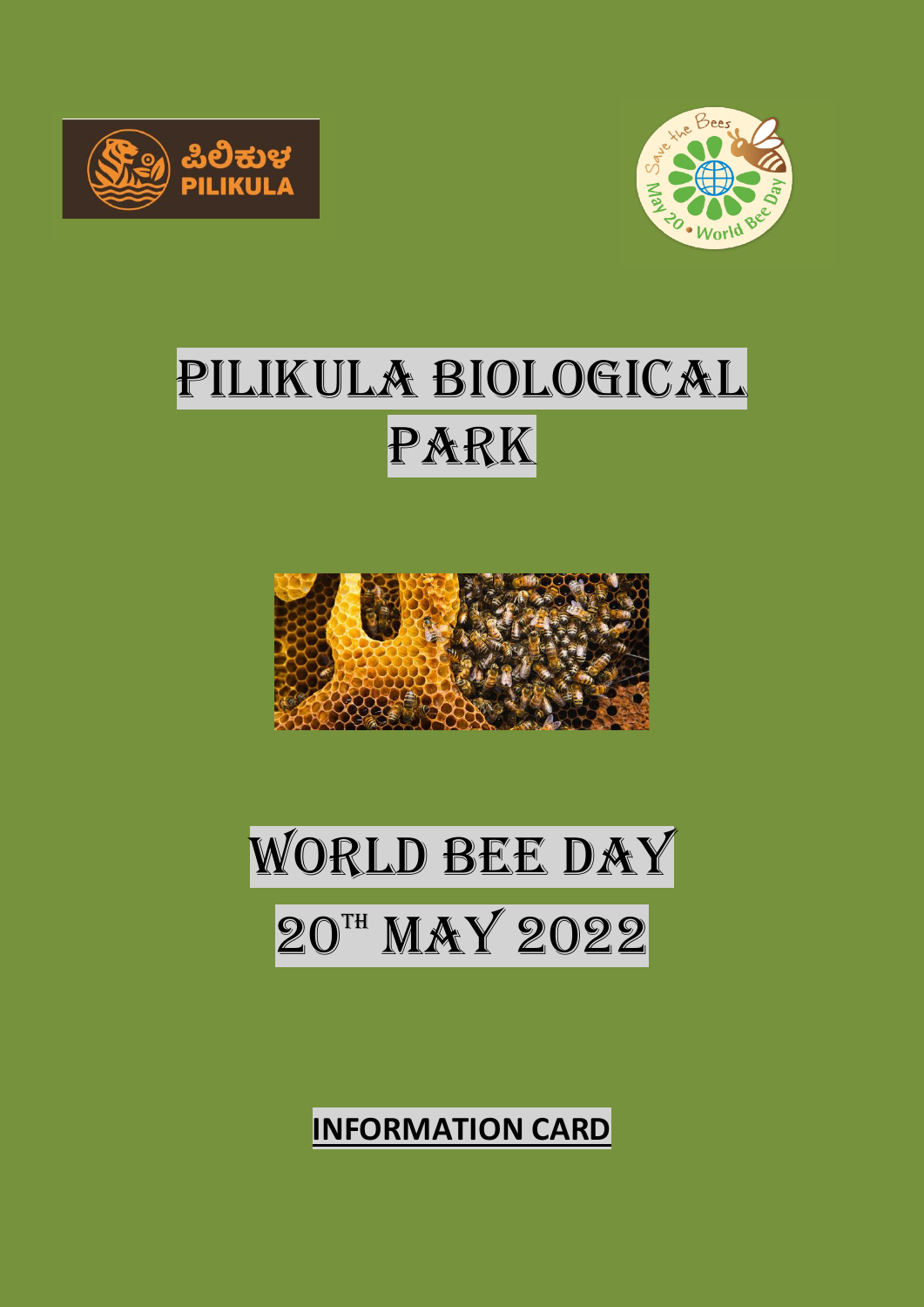

*Anton Janša is known as a pioneer of modern [apiculture](https://en.m.wikipedia.org/wiki/Apiculture) techniques and a great expert in the field. world bee day is celebrated on his birthday to honour him for his contribution.*

## Why are bees important for mankind?

*The three types of honey bees in a hive are: [queens](https://en.wikipedia.org/wiki/Queen_bee) (egg-producers), [workers](https://en.wikipedia.org/wiki/Worker_bee) (nonreproducing females), and [drones](https://en.wikipedia.org/wiki/Drone_(bee)) (males whose main duty is to find and mate with a queen). Unlike the worker bees the [drones](https://en.wikipedia.org/wiki/Drone_(bee)) do not sting. Honey bee larvae hatch from eggs in three to four days. There are 20,000 types of bees across the globe. Bees pollinate as many as 170,000 species of plants. Bees and other pollinators are very important for human survival as they significantly contribute to the world's food security. Pollinationdependent crops are a major source of income for farmers in developing countries. They also provide jobs and income for millions of people. For the environment, Bees and other pollinators have positive effects on the entire ecosystem and help preserve biodiversity. Biodiversity is essential for preserving natural habitats and thus humanity itself. It provides food, fuel, oxygen, cleans water and air, stabilises weather and climate, increases the ability to adapt to changes, creates and renews soil fertility, detoxifies and breaks down waste products, and pollinates plants, including numerous crops; it suppresses pests and agricultural crop diseases, preserves genetic sources that are crucial for the development of new varieties, medicines and other products, and provides cultural and aesthetic benefits. Bees are also a good biological indicator of environmental conditions. Through observation of their development and health status, we can detect changes in the environment and take prompt action. Failure to respond to such warnings can make the consequences even worse.*

*3 important bee species of the western ghats are ;*

- *Apis florea – dwarf bee ( kolu jenu )*
- *Apis dorsata dorsata – giant honey bee ( kadu jenu )*
- *Apis cerana indica – the indian honey bee ( thuduve jenu )*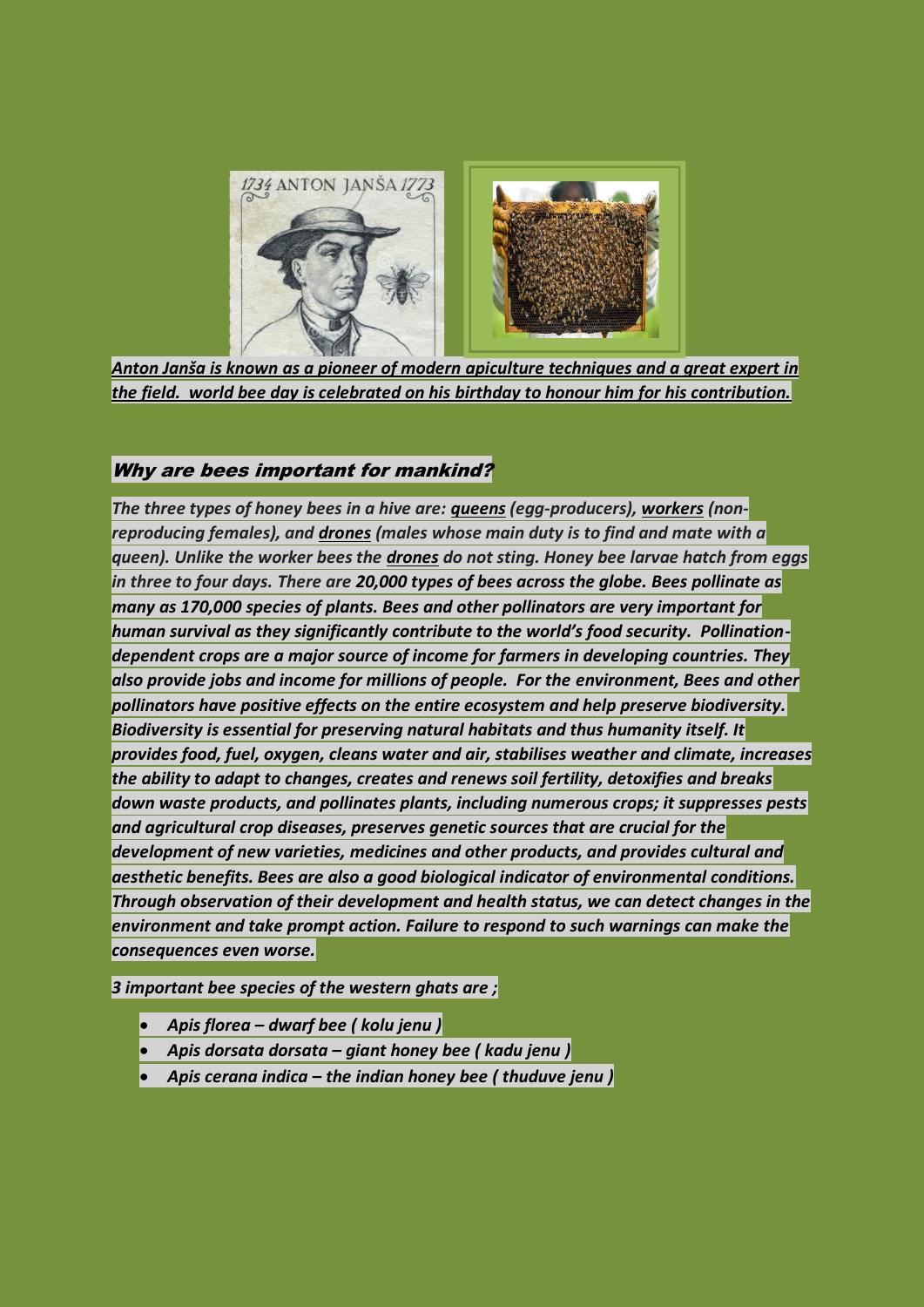## THINGS TO DO TO HELP SUPPORT BEES AND OTHER POLLINATORS

1. Plant or sow honey plants on balconies, terraces and gardens for decorative purposes.

2. Set up a nesting box for bees on your balcony, terrace or garden – you can do it yourself or buy it.

3. Maintain flowering meadows by using a greater variety of plants and by sowing honey plants in the meadows.

4. Avoid mowing grass during the peak flourishing of plants and mow grass in the evening hours.

5. Allow beekeepers to temporarily or permanently settle bees on agricultural surfaces. The bees will thus have proper plants to feed on, which will be properly pollinated and will bear more fruit.

6. As regards spraying, use pesticides that are harmless to bees and spray plants www.worldbeeday.org in windless weather conditions early in the morning or late in the evening, when bees are back to their hives.

7. Mulch flowering plants in orchards and vineyards before spraying with pesticides, in order to prevent them from attracting bees.

8. Raise children's and teenagers' awareness about importance of the bees.

9. Buy honey and other bee products from a local beekeeper.

10. Support beekeepers and attend events in support of bees.